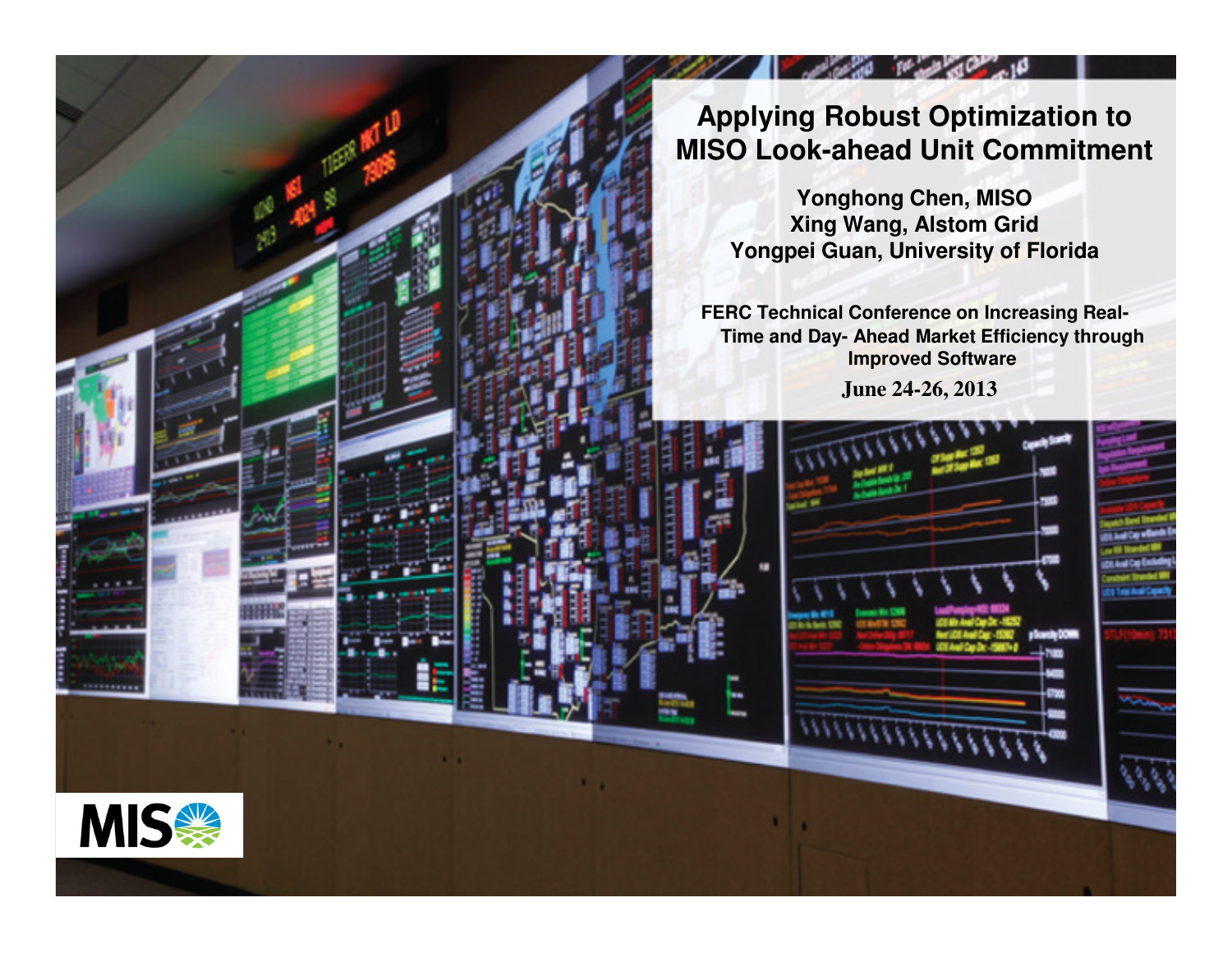## **Background**

- Market operations need to manage uncertainties
	- **Links of the Company**  Examples of ways to manage uncertainties:
		- Operating reserves from the market clearing processes
		- Multiple commitment stages
		- Other operational procedures
	- **Links of the Company** Challenging with more renewable integration
- MISO is collaborating with Alstom Grid and University of Florida
	- **Links of the Company**  To explore the possibility of using advanced optimization approaches to incorporate uncertainties in the market clearing processes
	- –To evaluate the benefit from applying those approaches

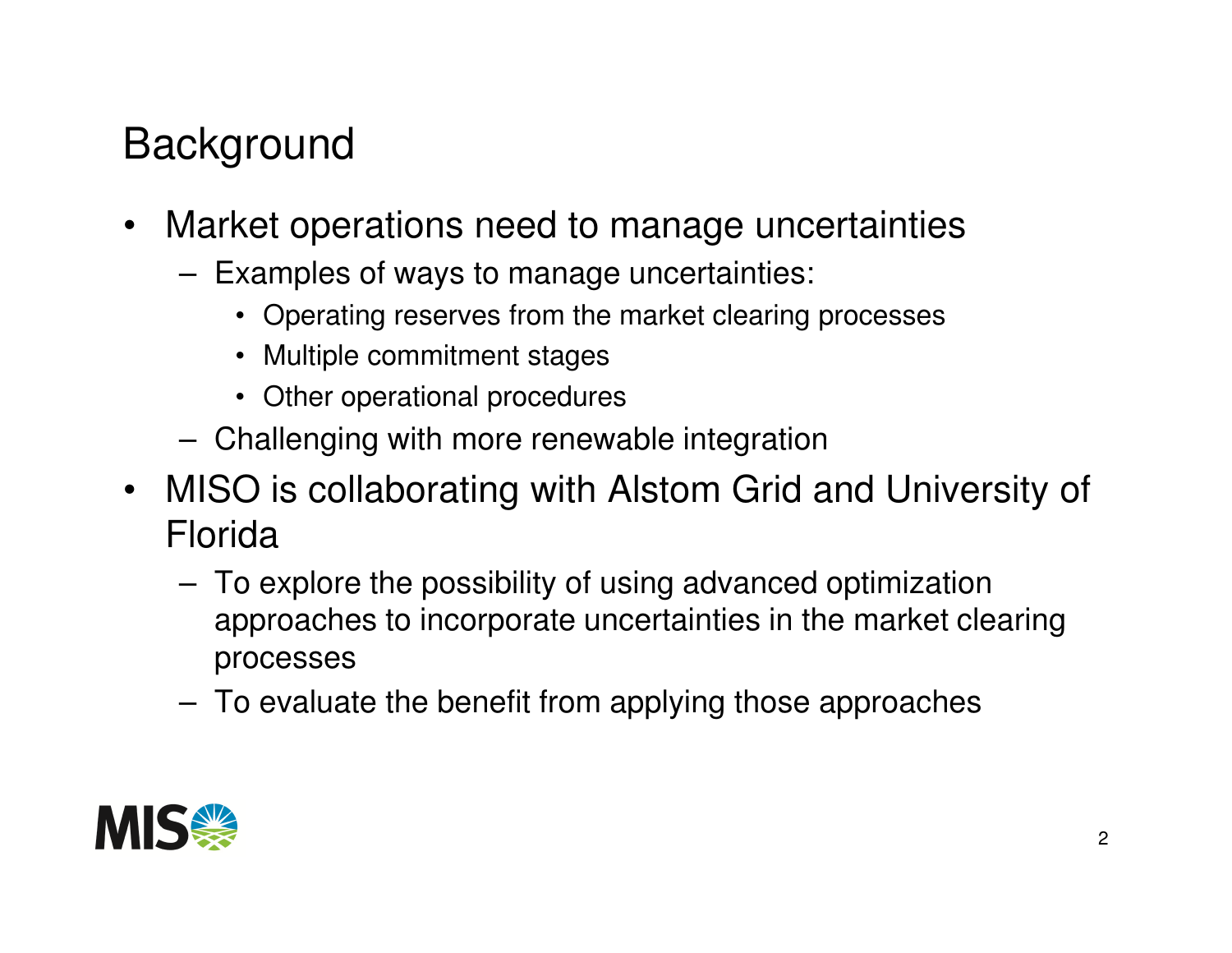# Managing Uncertainties under Daily Operations

- $\bullet$ Operators need to manage uncertainties everyday
- Source of uncertainties:
	- **Links of the Company** Input data
	- **Links of the Company**  Study interval length not granular enough to reflect the rate of changes
	- –Unexpected events and behaviors
	- –Simplified mathematical model to represent actual power system
- Result: deviation of actual system conditions from the market clearing models
- Possible consequences of not managing uncertainties well
	- –Carrying excessive reserves
	- –Insufficient capacity or ramp capability to meet power balance
	- **Links of the Company** Transmission violations

–Committing expensive quick start resources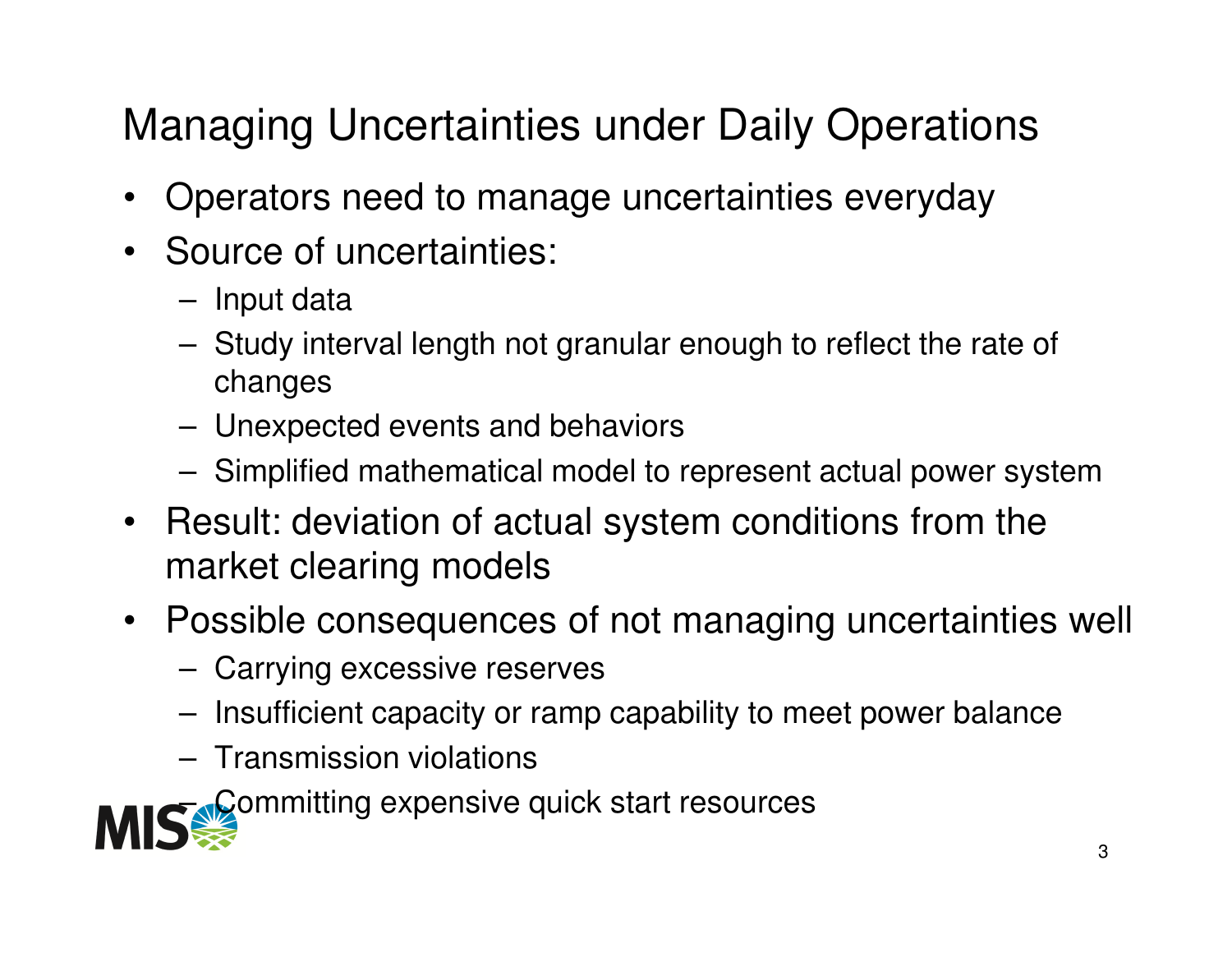#### Level of Uncertainty Varies along the Processes

• Expected difference between the actual system condition and the market clearing models



RAC: Reliability Assessment CommitmentLAC: Look-ahead Unit CommitmentRT-SCED: real time Security Constrained Economic Dispatch

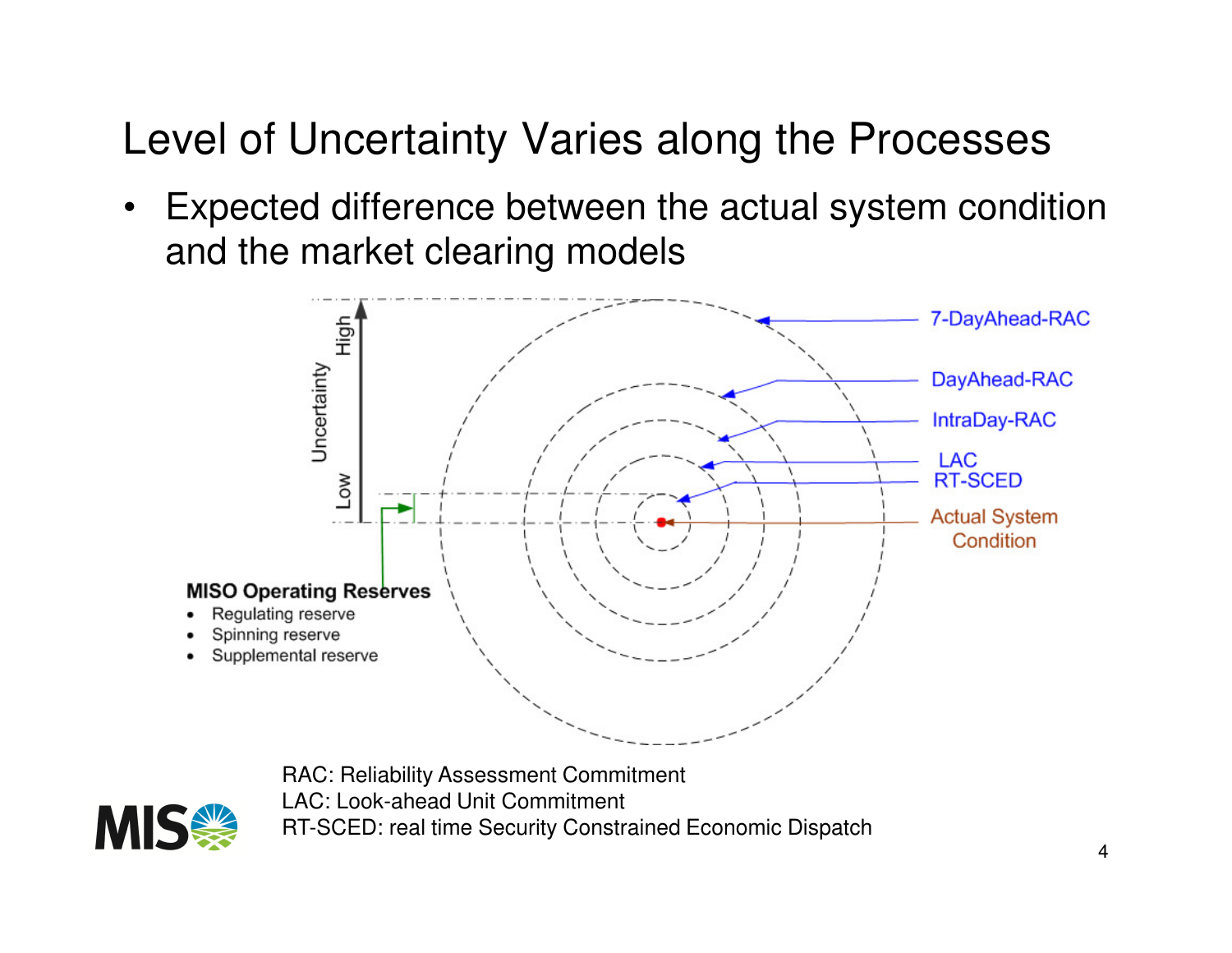# Ways to Manage Uncertainties at MISO

- The same operating reserve requirements are applied inall market clearing processes
	- **Links of the Company**  Not sufficient to accommodate larger uncertainties in RAC and LAC
	- – May not be able to account for the uncertainty caused by study interval differences
- Additional "capacity headroom" and ramp requirements
	- –7-DayAhead-RAC and DayAhead-RAC

capacity and ramp uncertainty

- Certain percentage of capacity headroom based on the analysis of uncertainties from historical input data
- Committing slow start resources so that future actions (fast start resource commitment and economic dispatch) can satisfy additional changes beyond the deterministic input data
- – LAC
	- Additional capacity headroom requirement to prepare for the

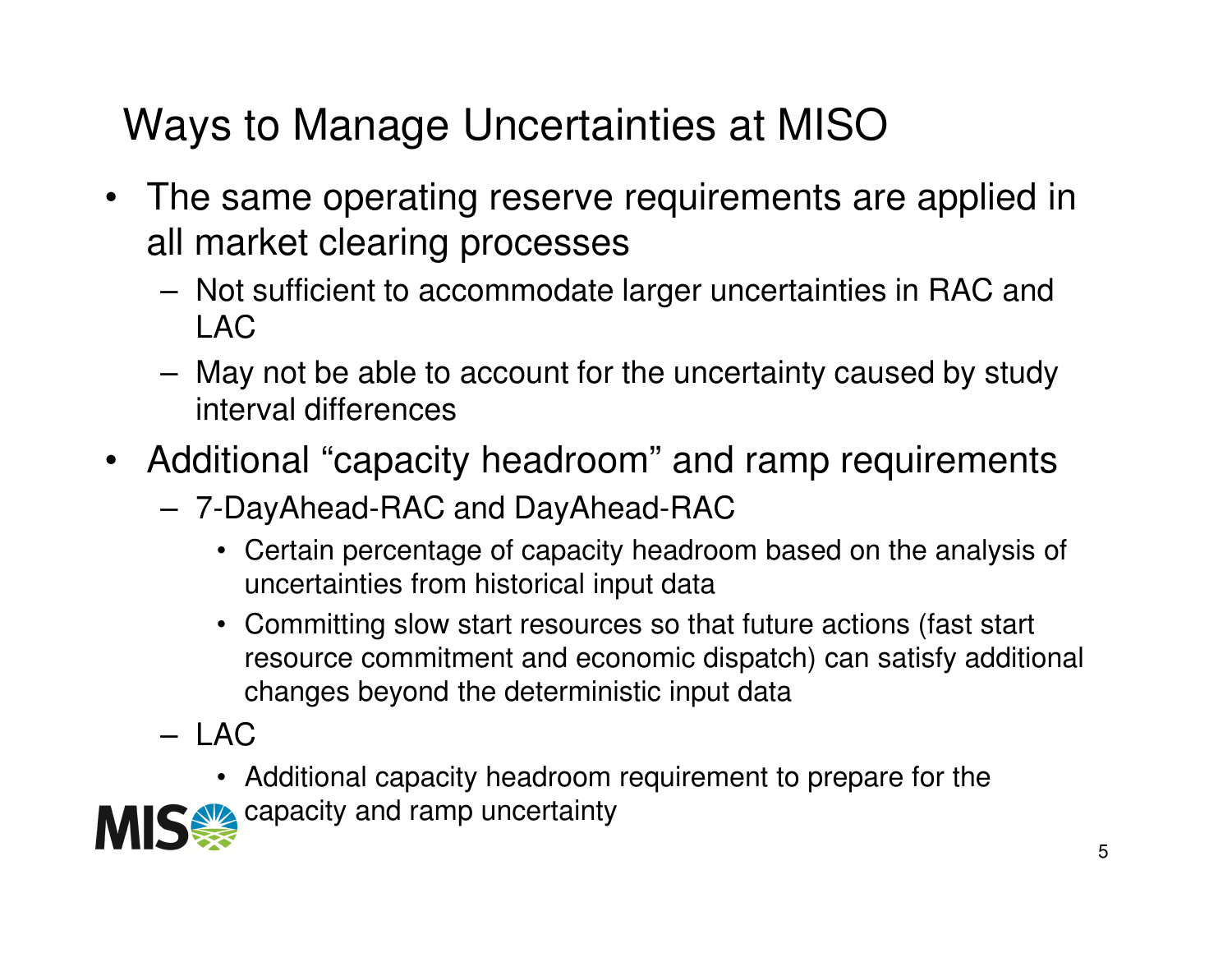# Ways to Manage Uncertainties at MISO (Cont.)

- Solving multiple scenarios at the same time
	- **Links of the Company**  LAC: Three scenarios of load, wind and NSI settings
		- Scenario 0: load at coincidental peak forecast level
		- Scenario 1: +500MW; Scenario 2: +1000MW
	- **Links of the Company** RT-SCED: Six scenarios of load settings
- Operators can respond to the latest system condition changes by selecting the proper LAC and RT-SCED scenario
	- –Result in more targeted commitment and dispatch solution
	- – Ability to choose from discrete scenarios can help reduce the amount of required regulating reserve
- • Make it possible, in part, for only carrying 300MW~500MW of regulating reserves with ~100GW peak load

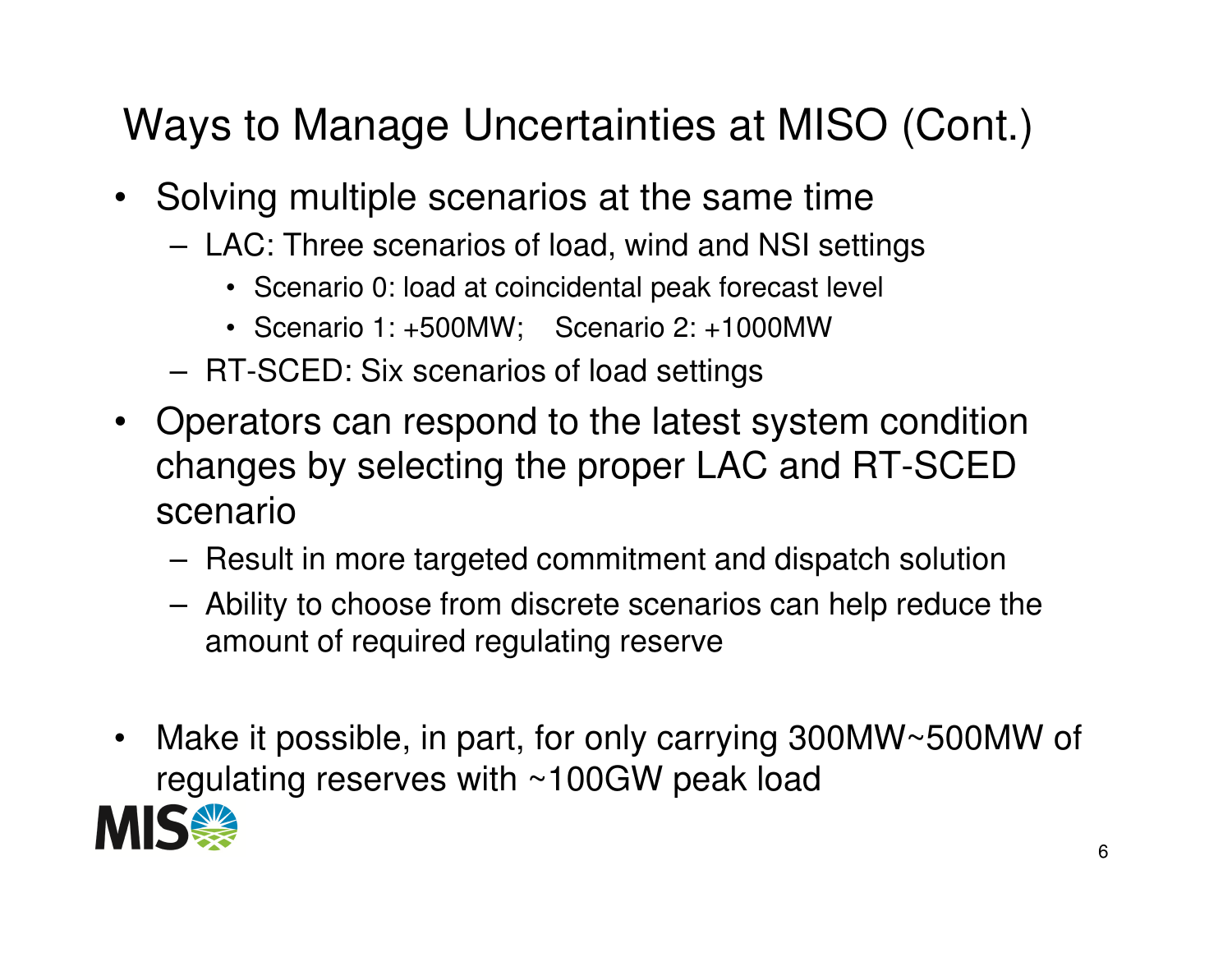#### Purpose of Stochastic and Robust Optimization UC

- $\bullet$  Determine one set of commitment that can support operations under multiple discrete scenarios or within a range of uncertainties
- The mathematical model can better formulate SCUC under uncertainties
	- – Ensure adequate future actions available for uncertainties under consideration
	- – Unlike reserve and headroom, the solution from stochastic UC and robust optimization can ensure future actions satisfying commitment, dispatch and transmission constraints

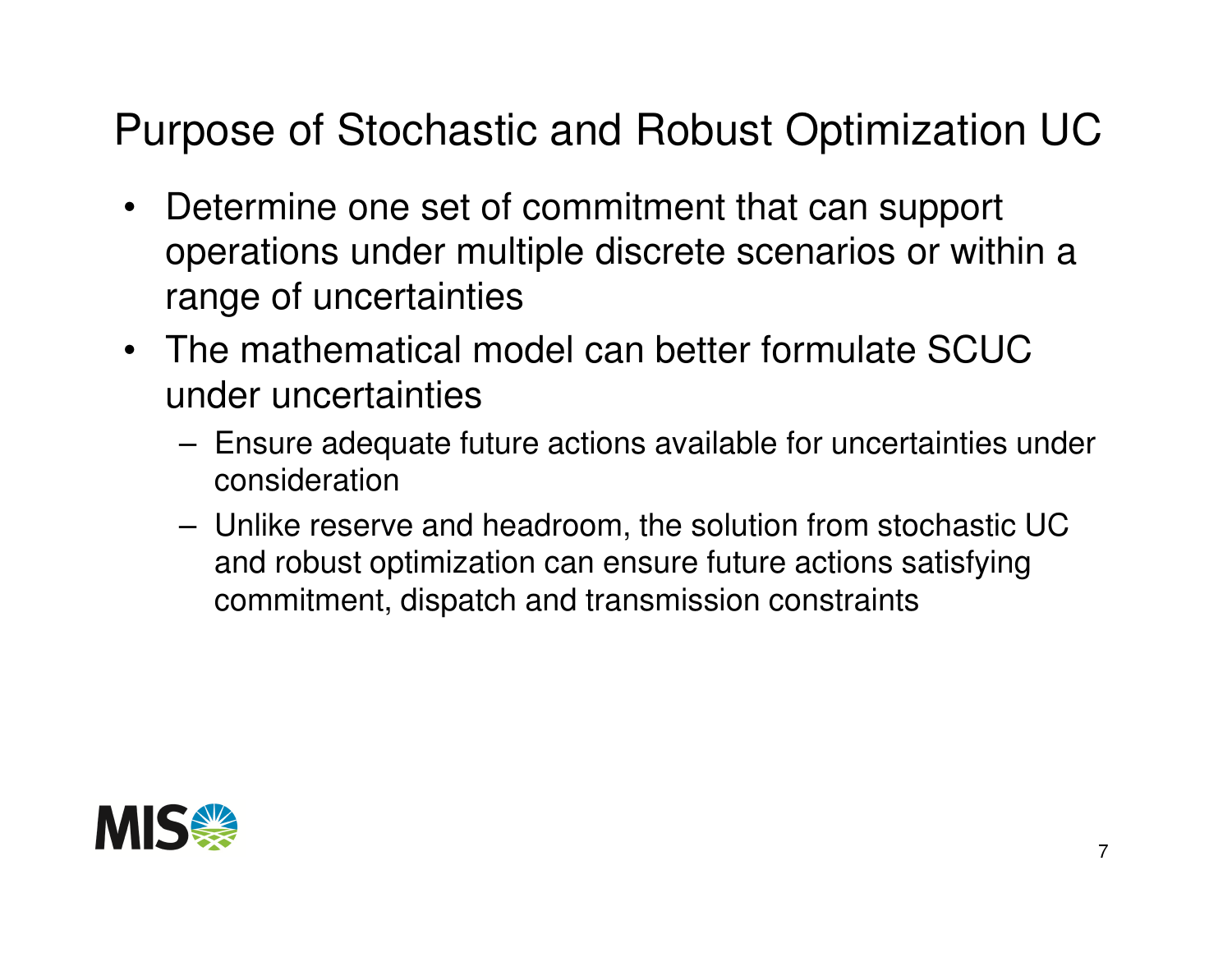# Stochastic Unit Commitment (UC)

- $\bullet$ One set of commitment to cover multiple scenarios
- $\bullet$  Minimize the total of
	- – Commitment cost: startup and no load cost under the set of commitment
	- –Expected dispatch cost plus violation cost

 $Min_{\mathbf{x}}\{\boldsymbol{c}^{\boldsymbol{T}}\mathbf{x}+\sum_{i\in I}[p_{i} \ast Min_{(\mathbf{y}, s)\in \Omega(\mathbf{x}, \boldsymbol{d}_{i})}(\boldsymbol{b}^{\boldsymbol{T}}\mathbf{y}+\boldsymbol{\nu}^{\boldsymbol{T}}$  $\sum_{i\in I}[p_i*Min_{(\gamma,s)\in\Omega(x,d_i)}(\boldsymbol{b}^T\boldsymbol{y}+\boldsymbol{v}^T\boldsymbol{s})]\}$ s. t.  $Fx \leq f$ , x binary

where  $\Omega(x, d_i) = \{ (y, s) : Hy - H_s s \le h, Ax + By - G_s s \le g, I_u y + D_s s = d_i \}$ 

- Challenging to determine
	- –Scenarios and
	- –**Probabilities**



Scenario Probability

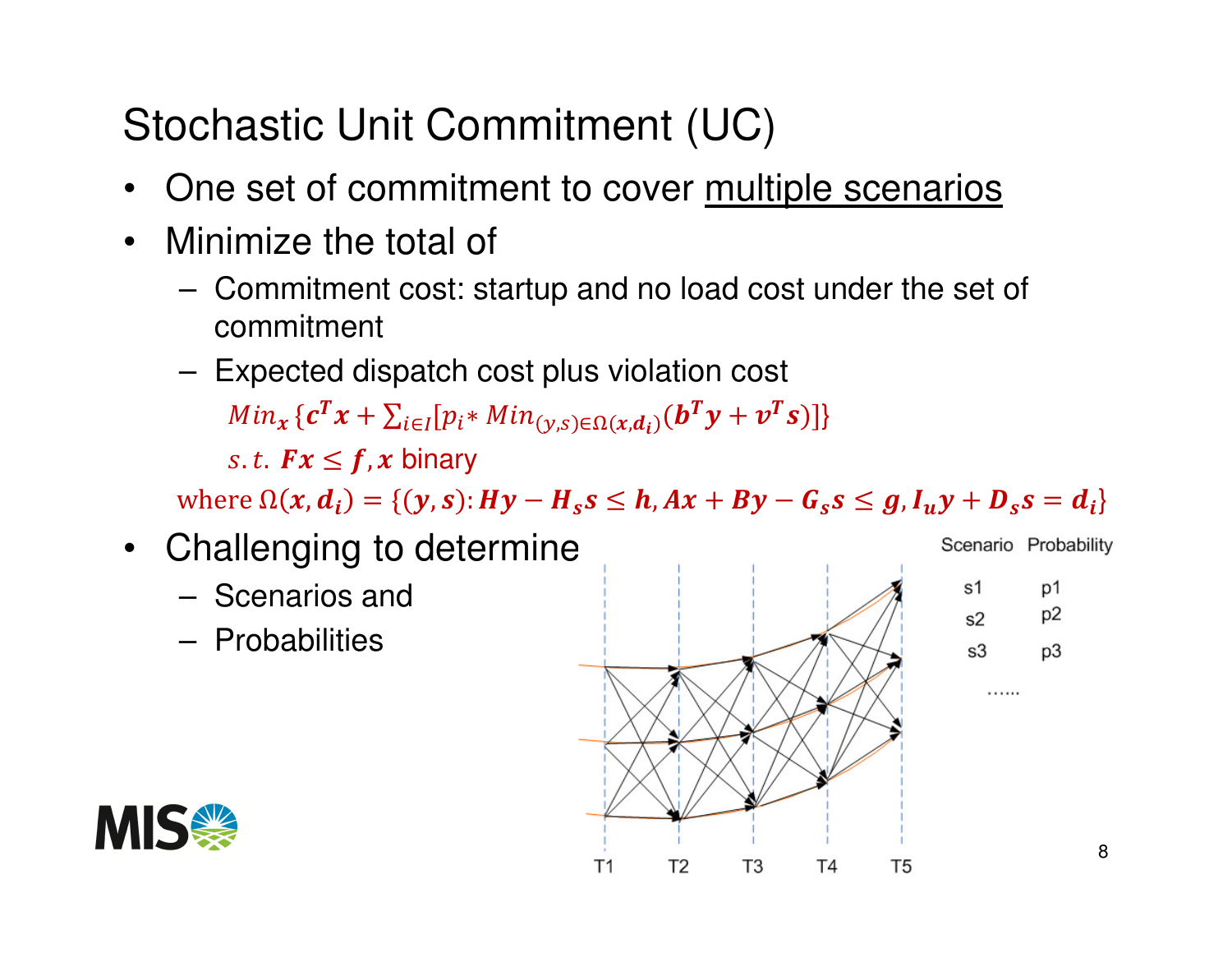Robust Optimization UC

- •One set of commitment to cover a range of uncertainties
- $\bullet$  Minimize the total of:
	- **Links of the Company** Commitment cost
	- **Links of the Company**  Worst scenario dispatch plus violation cost within an uncertainty range

 $Min_{x} \{c^T x + Max_{d \in \mathcal{D}} Min_{(y,s) \in \Omega(x,d)}(b^T y + v^T$  $^{T}s$ )}

s.t.  $Fx \leq f$ , x binary

where  $\Omega(x, d) = \{ (y, s) : Hy - H_s s \le h, Ax + By - G_s s \le g, I_u y + D_s s = d \}$ 

- No need to generate scenarios•
- • Can be conservative to use the worst case scenario dispatch cost



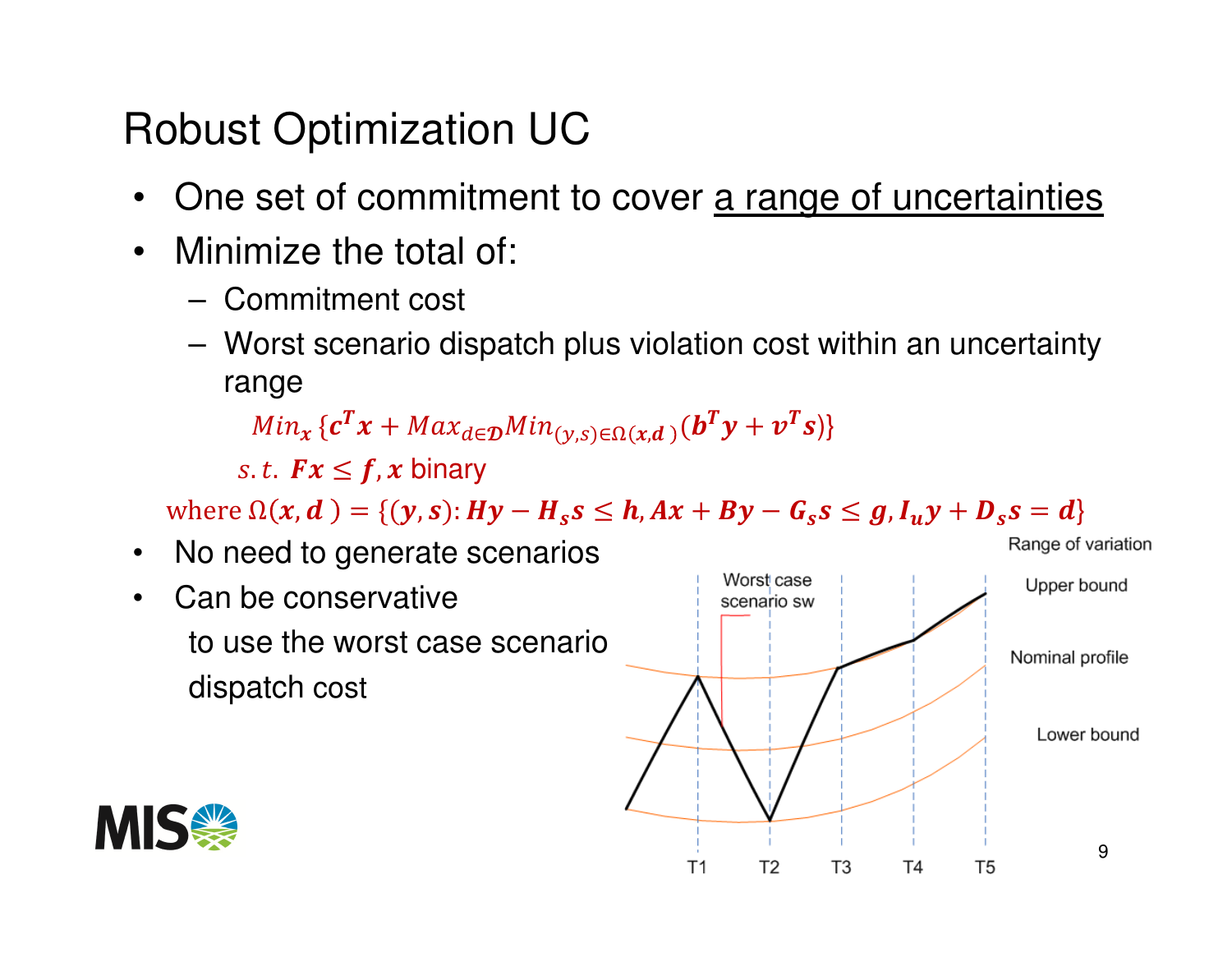# Unified Stochastic/Robust Optimization UC

- •Combine the two approaches
- $\bullet$  Minimize the total of:
	- –Commitment cost
	- **Links of the Company** Dispatch plus violation cost under **nominal scenario** (or multiple predetermined scenarios)
	- **Links of the Company** Worst scenario violation cost within an uncertainty range

 $Min_{x}\{\boldsymbol{c}^T x+\sum_{i\in I} [p_i*Min_{(y,s)\in\Omega(x,d_i)}(\boldsymbol{b}^T y+\boldsymbol{\nu}^T \boldsymbol{s})]+ [Max_{d\in\mathcal{D}}Min_{(y,s)\in\Omega(x,d_i)}]$ *s.t.*  $Fx \leq f$ ,  $x$  binary  $\max_{i \in I} [p_i * Min_{(y,s) \in \Omega(x,d_i)}(\boldsymbol{b}^T \boldsymbol{y} + \boldsymbol{v}^T \boldsymbol{s})] + [Max_{d \in \mathcal{D}} Min_{(y,s) \in \Omega(x,d)} \boldsymbol{v}^T]$  $^{T}s]\}$ where  $\Omega(x, d) = \{ (y, s) : Hy - H_s s \le h, Ax + By - G_s s \le g, I_u y + D_s s = d \}$  $\Omega(x, d_i) = \{ (y, s) : Hy - H_s s \le h, Ax + By - G_s s \le g, I_u y + D_s s = d_i \}$ 

- $\bullet$  Benefit
	- **Links of the Company** Minimize total cost for nominal scenario (or multiple predetermined scenarios) while maintaining maximal feasibility within the uncertainty range

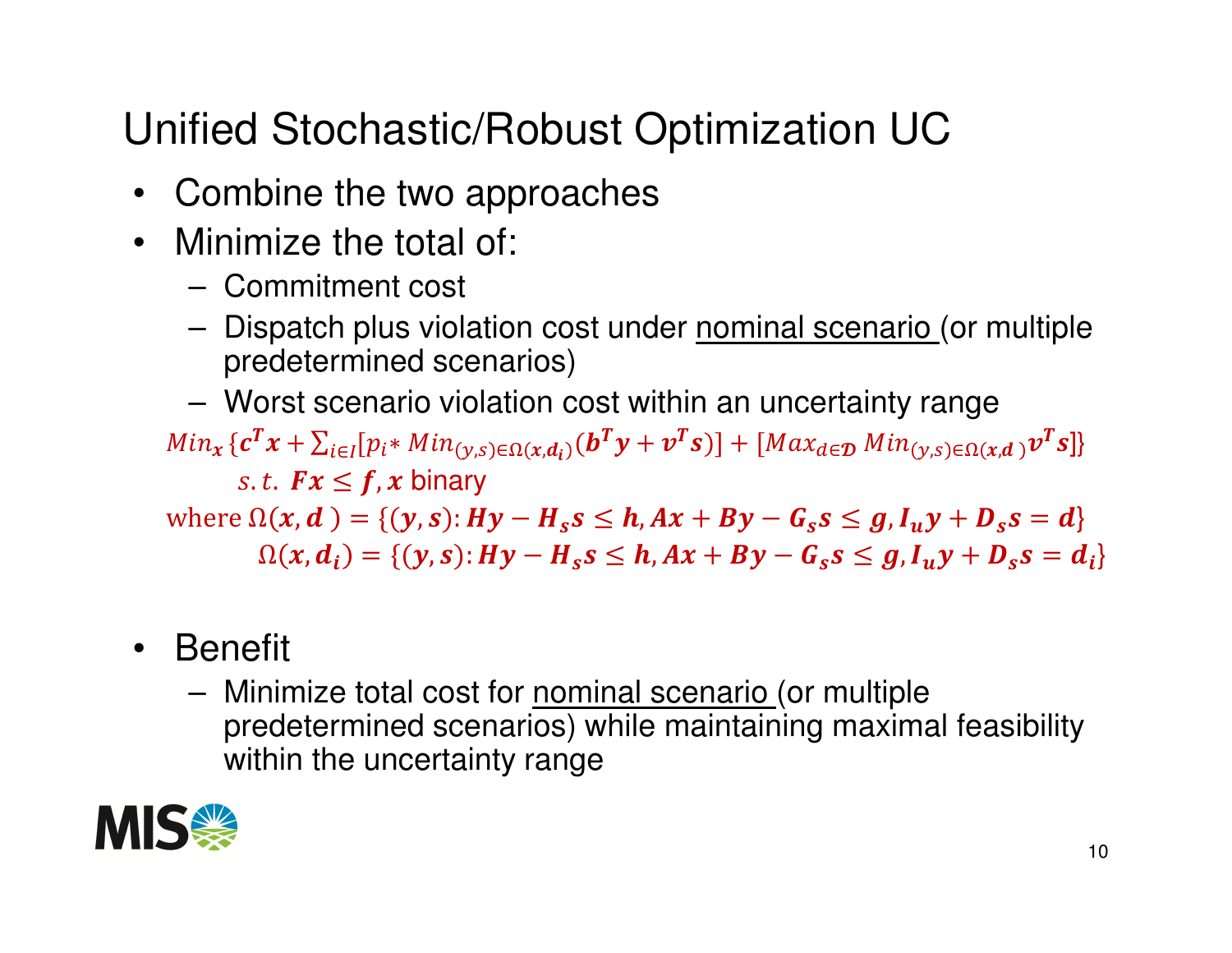## Problem Setup for MISO LAC

- $\bullet$  LAC is primarily used to commit fast start resources in real time
	- Run 4 Run every 15 minutes; Study window: [t+15min, t+3hr]
	- –Interval length:15-min to 30-min (~10 intervals)
	- –Relatively small problem size and narrow range of uncertainty
- Prototype Robust Optimization LAC
	- А ГЭШР Ш УЭНЭШЛА ЛШ ШЭН ШӨГЭАГ A range of variations on load forecast from each of the 28 Local Balancing Authorities
	- $\Box$  Can he evtended to  $\Box$  Can be extended to other input data such as scheduled interchanges and wind forecast
- Based on the discussion with MISO operations
	- **Links of the Company**  Operating reserves are required by NERC and MISO tariff
		- Not looking for replacing operating reserves at this stage
	- – Using robust optimization to model the uncertainties currently addressed by headroom requirement in LAC

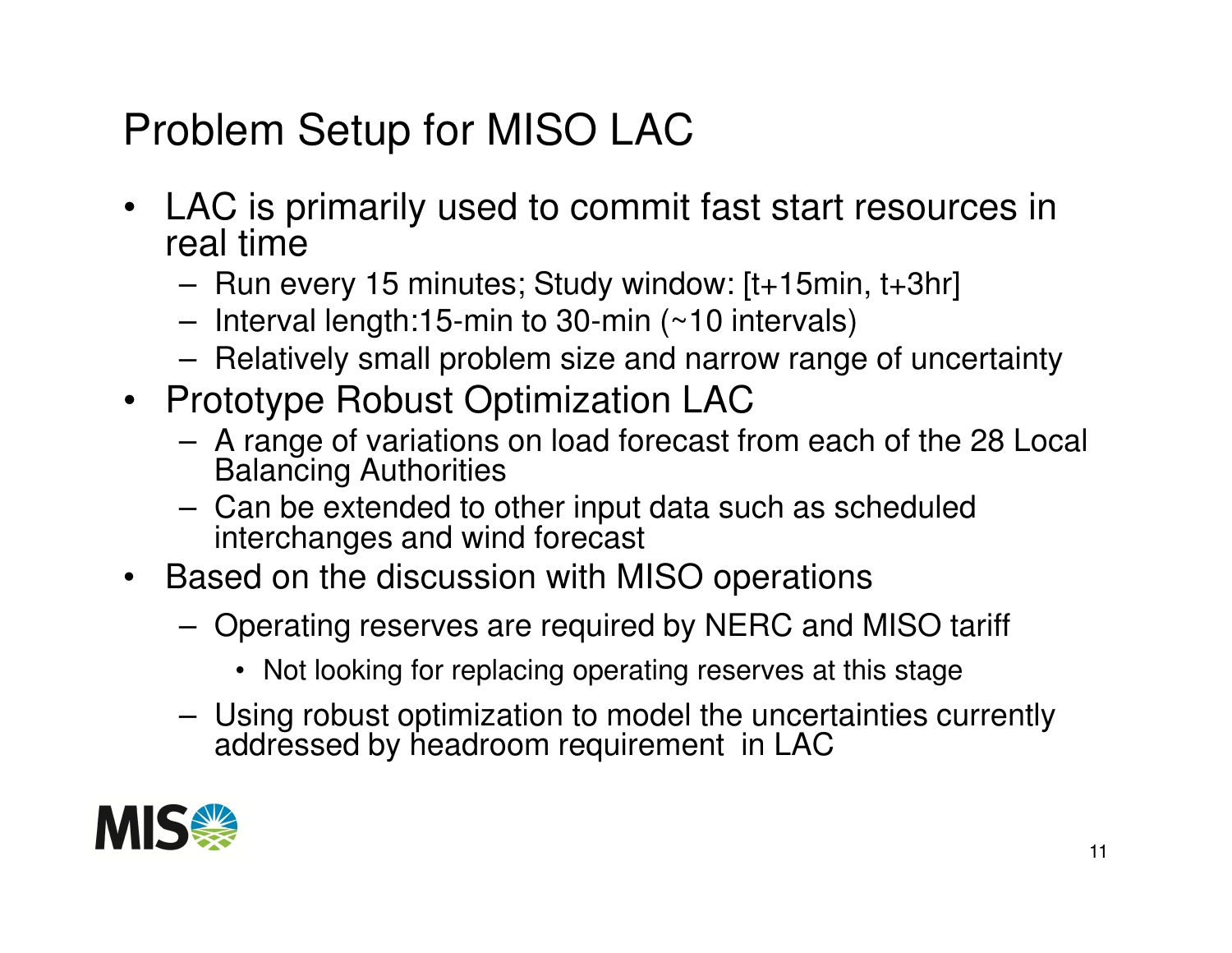#### LAC Problem Setup

- Production LAC setup for uncertainties
	- **Links of the Company** Capacity headroom: 350MW
	- $-$  Three F3) scenarios of Ioac Three (3) scenarios of load, wind and NSI settings
		- Scenario 1: with load, wind and NSI at coincidental peak forecast level
		- Scenario 2: load+500MW; Scenario 3: load+1000MW
	- $-$  Fach sconario includes system and zonal operating Each scenario includes system and zonal operating reserve requirements
- Options of setting up robust optimization LAC
	- $\blacksquare$  ( )ntion 1: ( )ontiquire uncertainty range to cover all Option 1: Configure uncertainty range to cover all LAC scenarios as well as headroom requirement and coincidental valley
	- – Option 2: Configure uncertainty range to cover headroom requirement and coincidental valley within each scenario

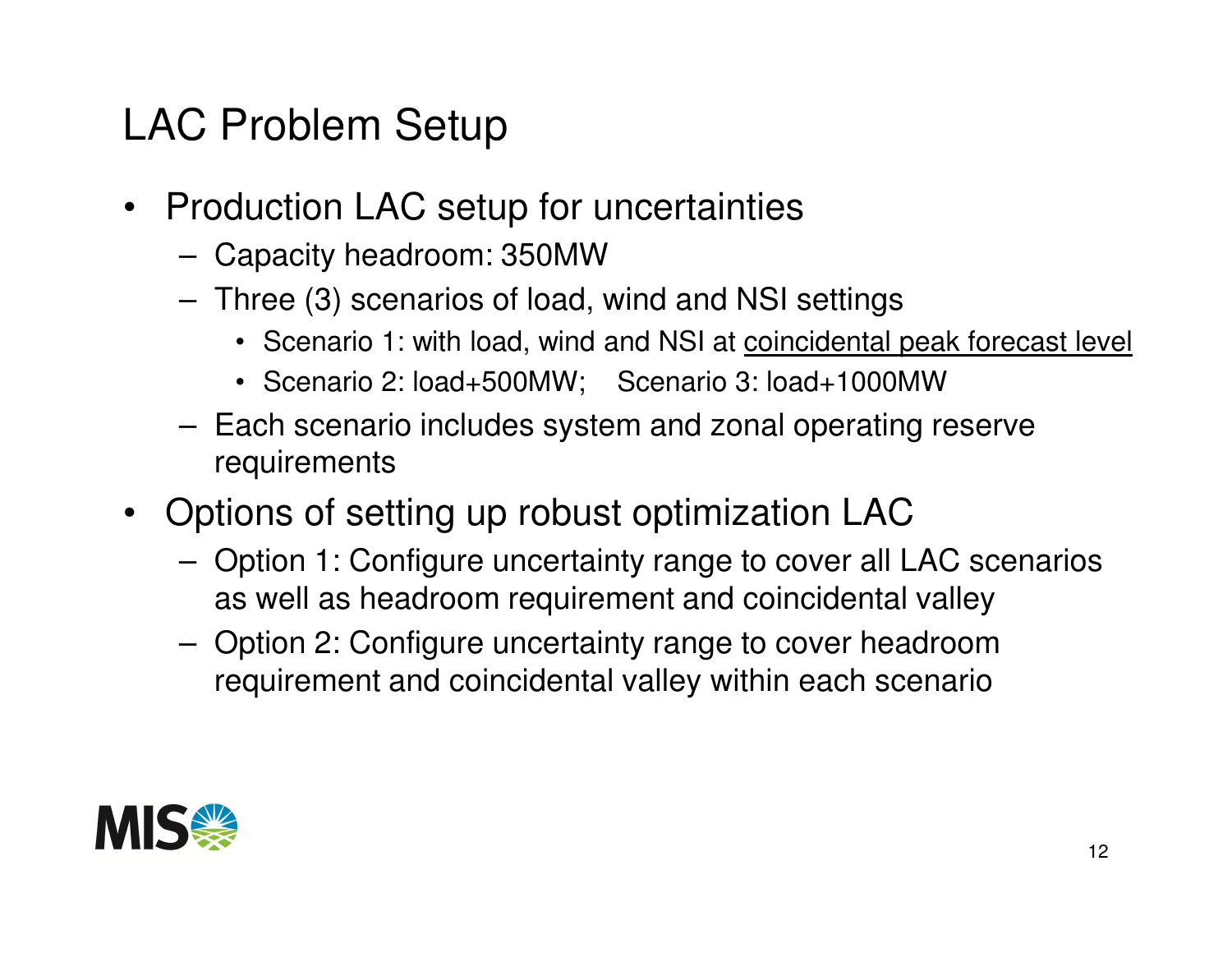## Robust Optimization LAC Setup Option 1

- • Configure uncertainty range to cover all LAC scenarios as well as headroom requirement and coincidental valley
	- **Links of the Company** Comprehensive commitment solution
	- –Can be very expensive



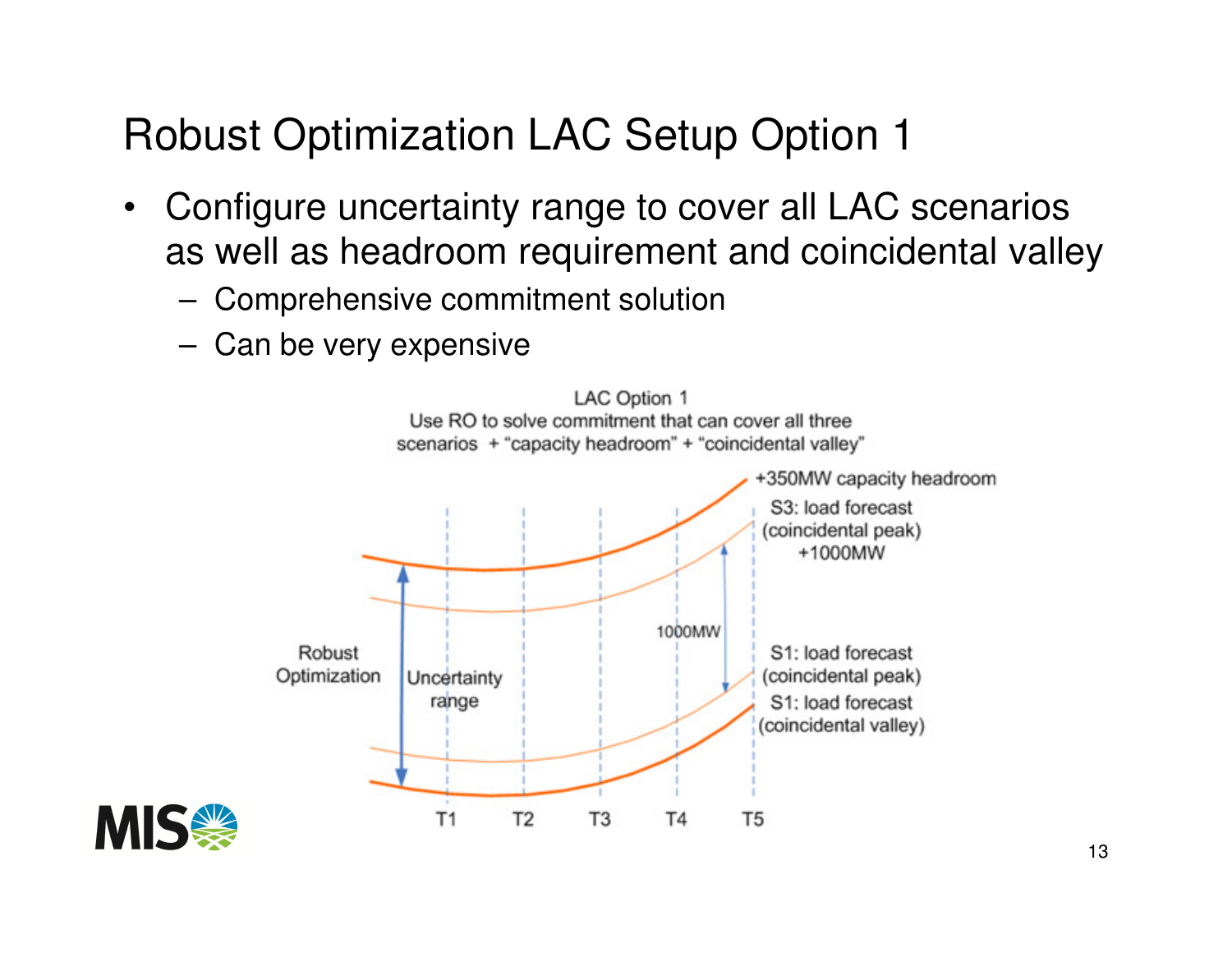# Robust Optimization LAC Setup Option 2

- • Configure uncertainty range to cover headroom requirement and coincidental valley within each scenario
	- **Links of the Company**  Operators continue picking the proper scenario based on latest information
- •Option 2 is the approach chosen for the prototype study

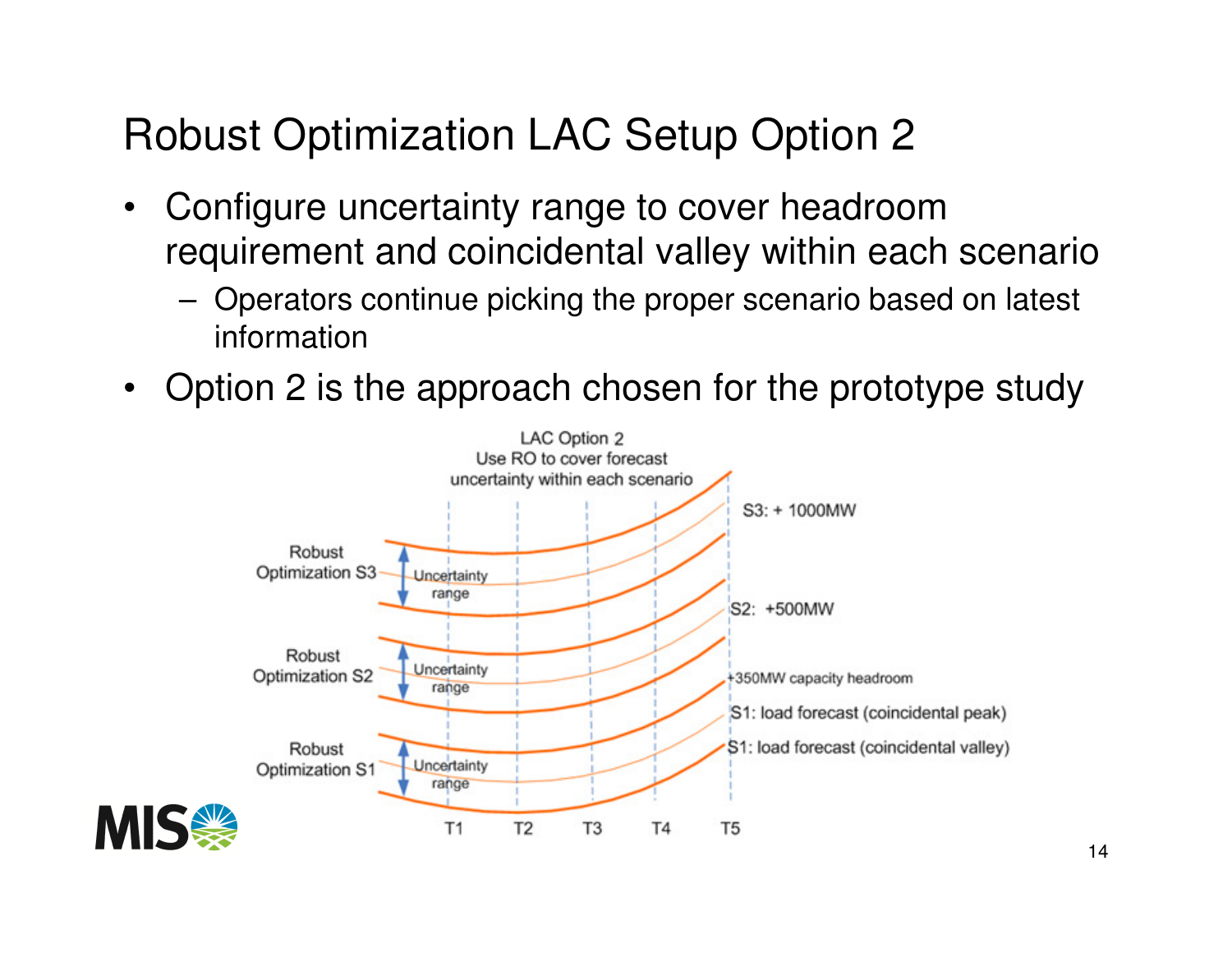## Preliminary Study Results

- Solution method: two-stage Bender's Decomposition Algorithm with bilinear heuristic algorithm to solve the sub problem
	- –Robust optimization [2][3]
	- – Unified stochastic/robust approach [4]
		- Only consider one nominal scenario dispatch cost and include it in the master problem; no need to generate the stochastic cut
		- Generating feasibility cuts from the robust optimization sub problem
- Select 96 LAC cases from one operation day in Jan. 2013.
	- **Links of the Company** With ~130 commitment actions taken on ~50 resources per LAC suggestion in production
		- Including starting new CT or extending existing commitment
	- **Links of the Company** A mild day with some relatively small violations

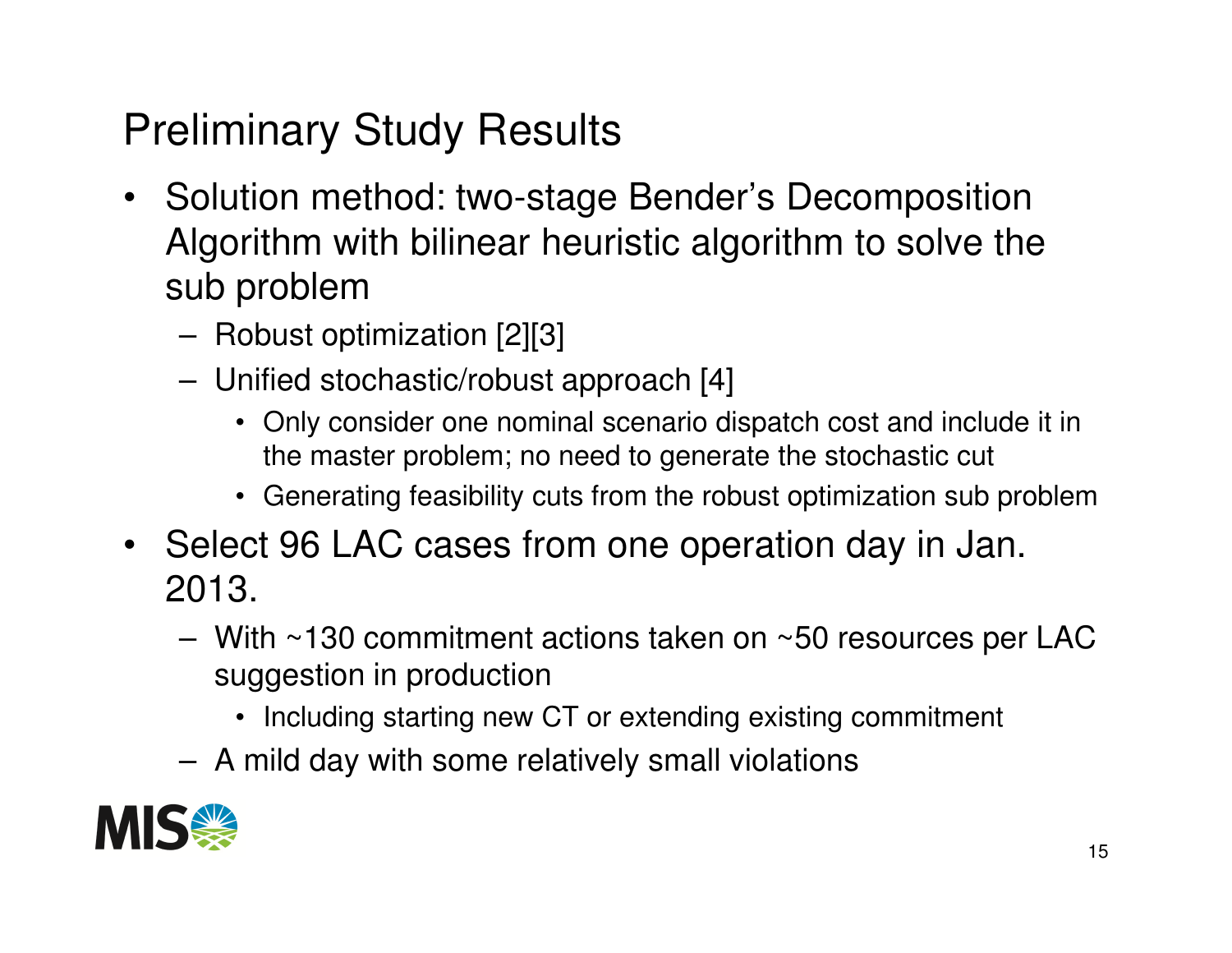## Preliminary Study Results (Cont.)

- Three approaches of commitment are studied
	- $-$  Deterministic annroach with headroom requirement Deterministic approach with headroom requirement (Deterministic)
	- **Links of the Company** Robust optimization approach (Robust)
	- **Links of the Company** Unified Stochastic/Robust optimization approach (Unified)
- For Robust and Unified approaches
	- $-$  Most cases converge within two quts L  $\,$  Most cases converge within two cuts [5][6][7]
		- Robust (52 out of 96)
		- Unified (72 out of 96)
	- **Links of the Company**  Master problem solution time increases tremendously with the third cut
		- Robust: ~2h
		- Unified: ~0.5h

\*Results from Intel(R) Core™ i5-2410M CPU 2.3GHz RAM 4GB laptop on AIMMS 3.12 CPLEX 12.4

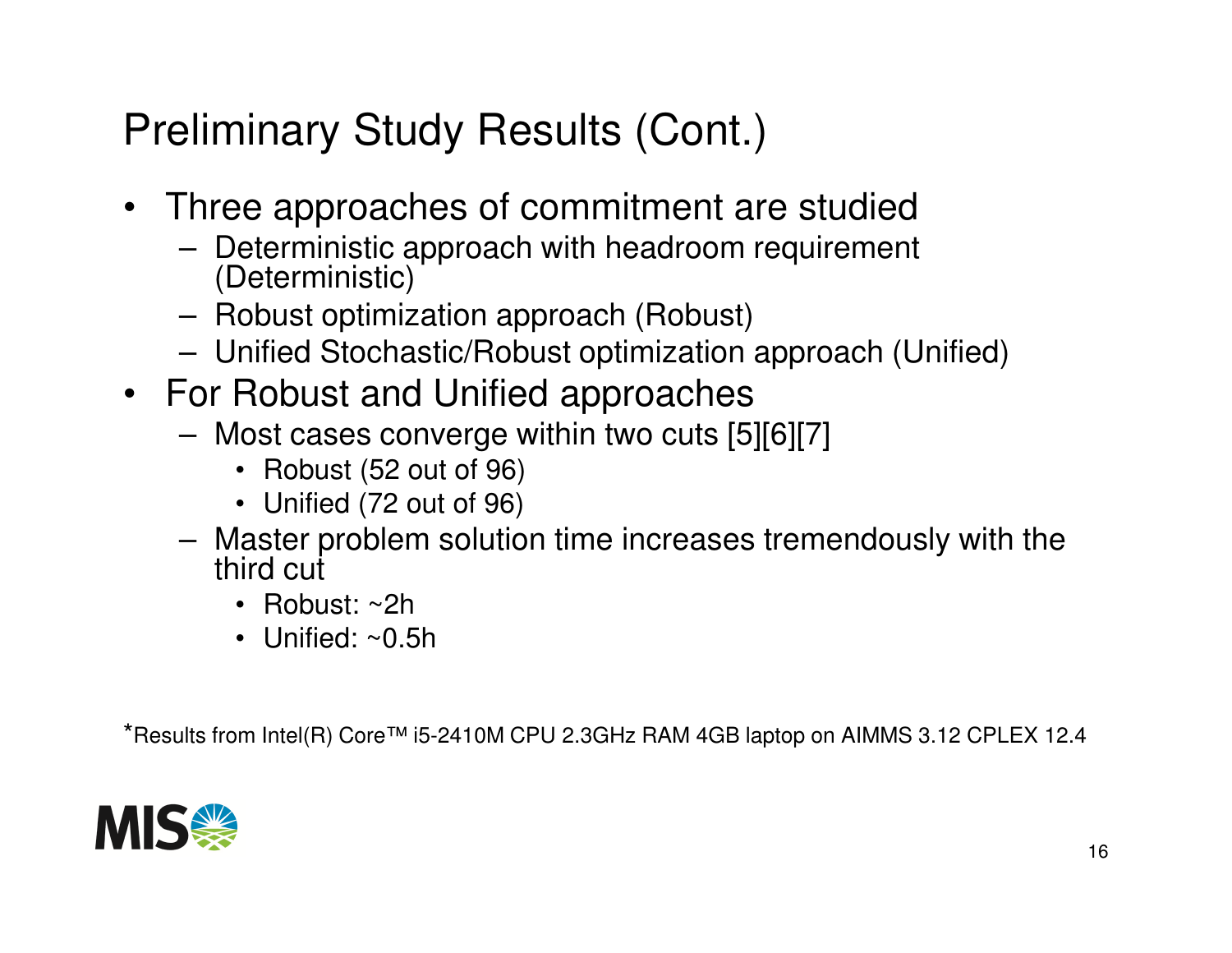## Observations from Preliminary Study

- Set maximum number of cuts to be 2
- •Unified approach converges faster than Robust approach

|               | Average Optimization Solution Time (sec.) |         |      |         |                  |  |
|---------------|-------------------------------------------|---------|------|---------|------------------|--|
|               | Total                                     | Master1 | Sub1 | Master2 | Sub <sub>2</sub> |  |
| Deterministic | 35                                        | -       | -    |         | -                |  |
| Robust        | 509                                       | 42      | 29   | 403     | 34               |  |
| Unified       | 158                                       | 40      | 34   |         | 34               |  |

 $\bullet$  Both Robust and Unified approaches can help reduce the violations

|                      | Sum of SCED 1st intervals Violation in MWh |                            |  |
|----------------------|--------------------------------------------|----------------------------|--|
|                      | <b>Spin Violations</b>                     | <b>Xmission Violations</b> |  |
| <b>Deterministic</b> | 87.56                                      | 171.04                     |  |
| Robust               | 1.73                                       | 139.30                     |  |
| Unified              | 35.70                                      | 130.18                     |  |



\* After each commitment run, fix all integer variables to run a SCED for comparison purpose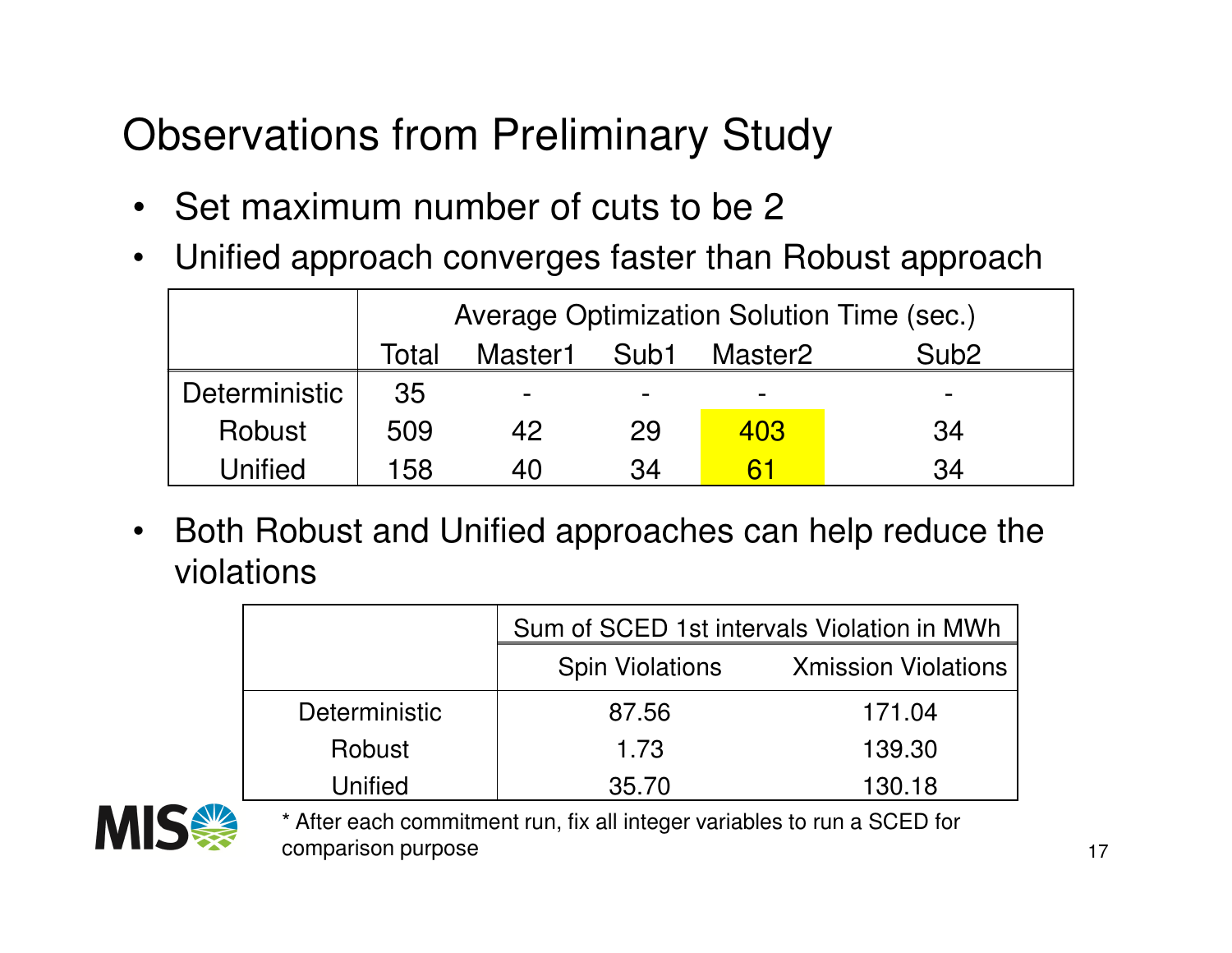# Observations from Preliminary Study (Cont.)

- $\bullet$  Both Robust and Unified approaches slightly increase the commitment and dispatch costs
	- **Links of the Company** Unified approach has less cost increase than Robust approach

|                                                | Sum of SCED 1st Interval Costs                            |            |                 |  |
|------------------------------------------------|-----------------------------------------------------------|------------|-----------------|--|
|                                                | <b>Total Production Cost</b><br>$(Comment +$<br>Dispatch) | Commitment | <b>Dispatch</b> |  |
| (Robust-<br>Deterministic)/<br>Deterministic%  | 0.61%                                                     | 2.43%      | 0.25%           |  |
| (Unified-<br>Deterministic)/<br>Deterministic% | 0.09%                                                     | 1.37%      | $-0.16%$        |  |

 $\bullet$  Need more studies on different types of days to draw further conclusion

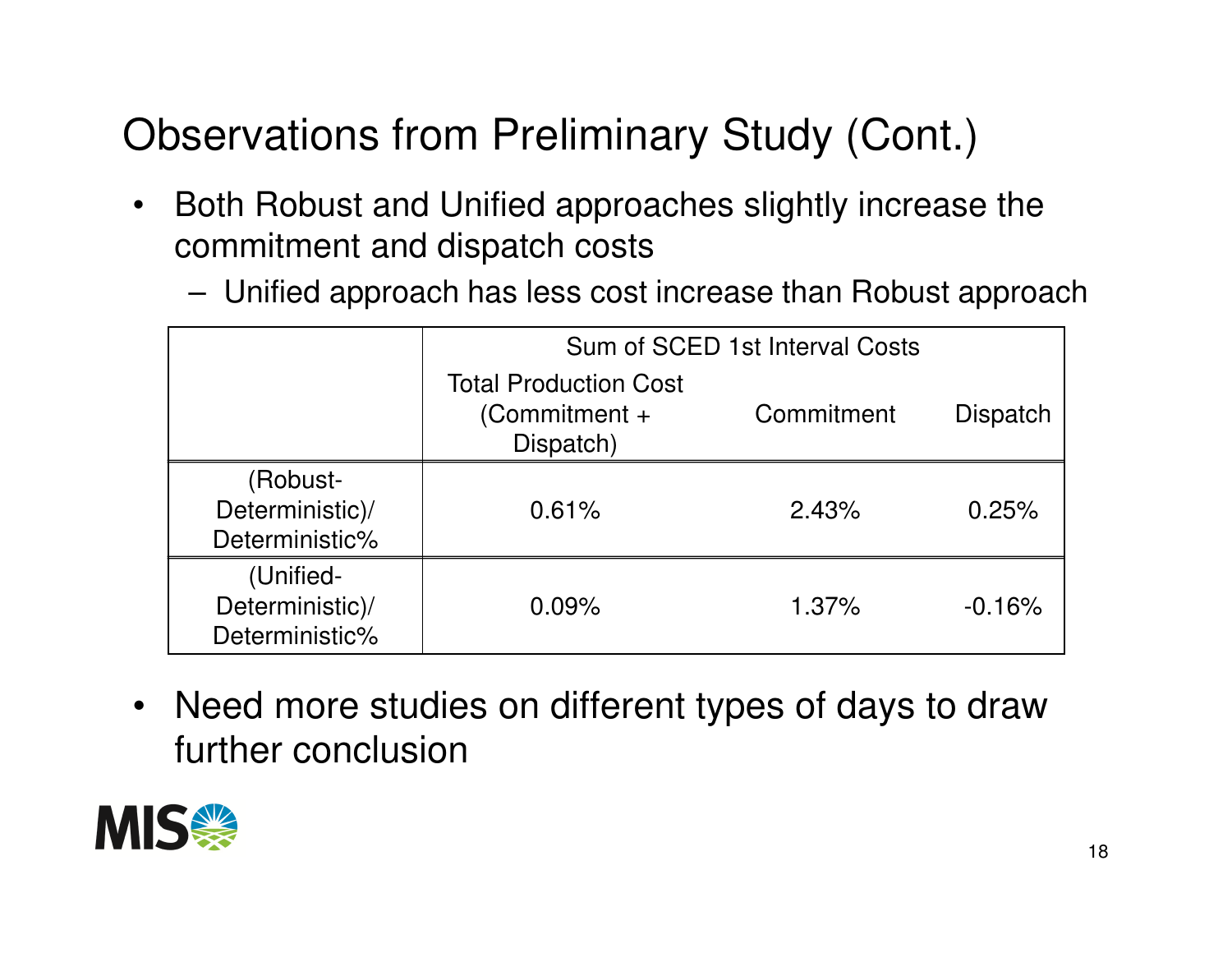#### Observation from Preliminary Study (Cont.)



19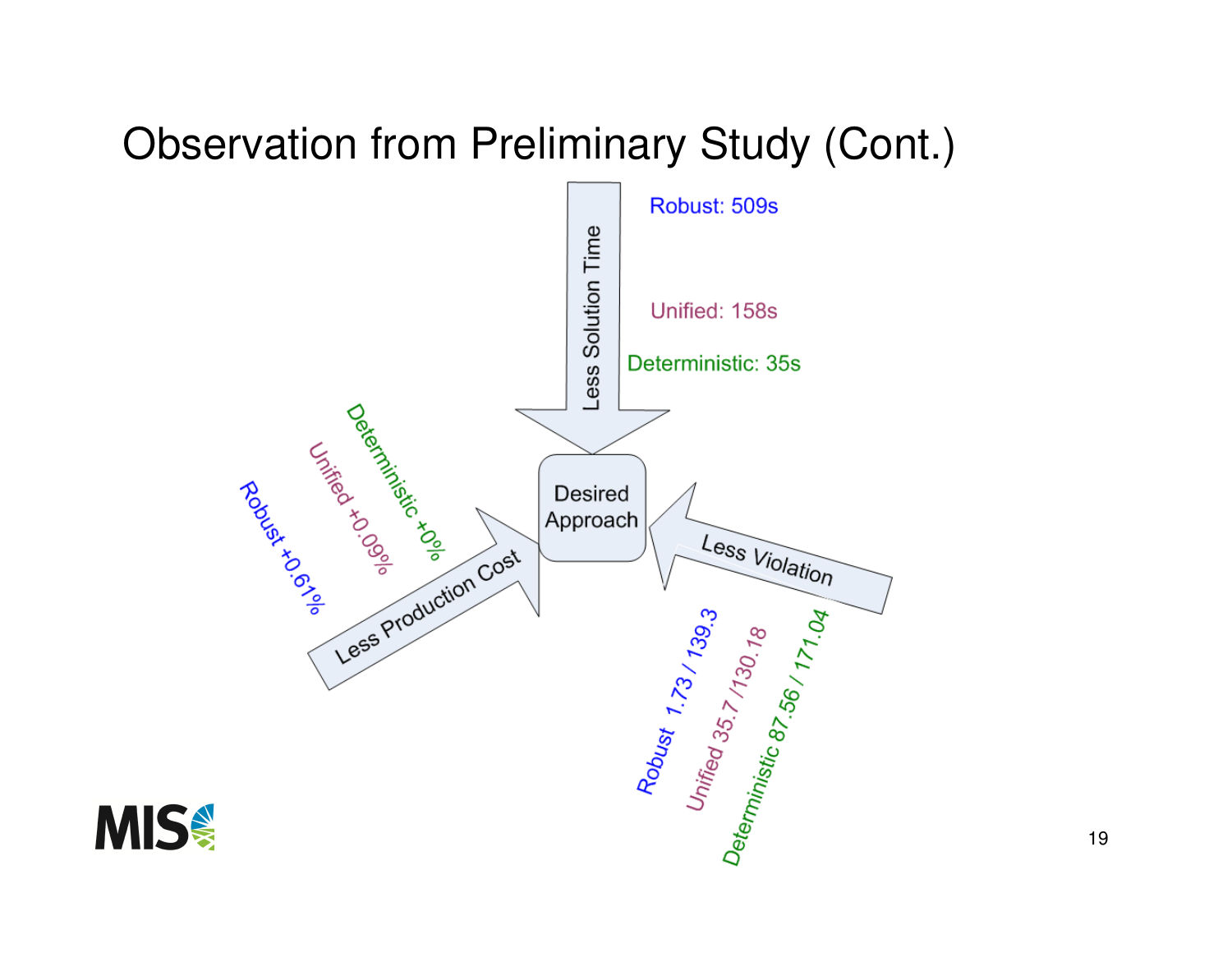# Next Steps

- LAC
	- –Performance improvement
	- **Links of the Company**  Model improvement
		- Better model the range of uncertainty: e.g. different ranges of uncertainty for each interval
		- Group areas with similar load pattern to reduce the number of uncertainty variables
		- Penalty settings
- IRAC/FRAC
	- $-$  (lurront r Current practice
		- Minimize:
			- (Slow start and fast start commitment cost)
			- + (nominal scenario violation cost)
			- $\bm{\varepsilon}^*$  (nominal scenario dispatch cost)

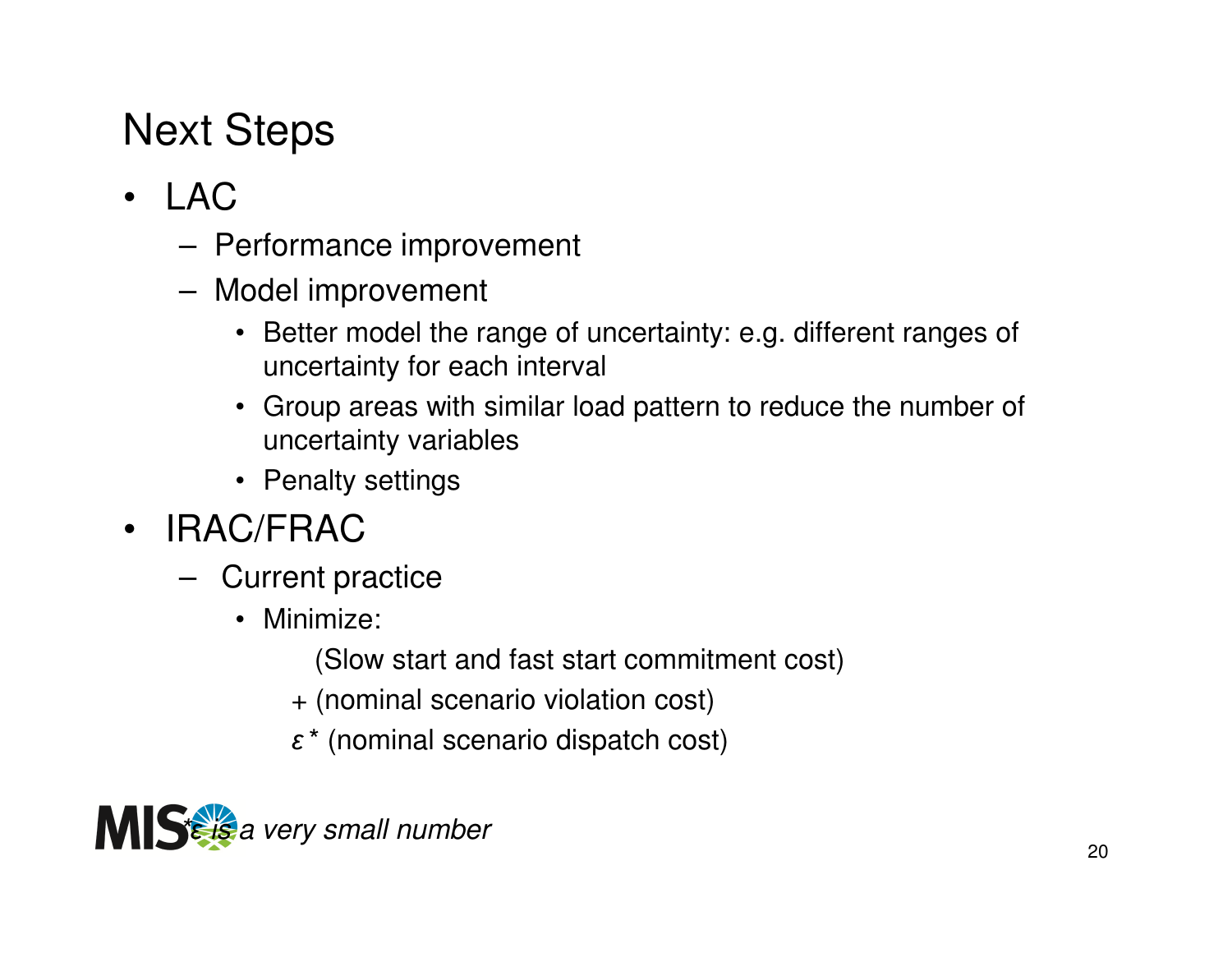# Next Steps (Cont.)

- IRAC/FRAC with robust optimization
	- **Links of the Company**  Determine one set of commitment so that future actions ("dispatch and fast start") can cover a range of uncertainties
	- **Links of the Company**  Potential robust optimization objective
		- Minimize:
			- {(Slow start commitment cost)
			- + (first stage fast start commitment)
			- $+ \varepsilon^*$  (nominal scenario dispatch cost)}
			- $+$  (Worst scenario violation cost within an uncertainty range under the slow start commitment and first stage fast start commitment)
		- Future actions in the second stage include economic dispatch and commitment of fast start resources that are not committed in the first stage